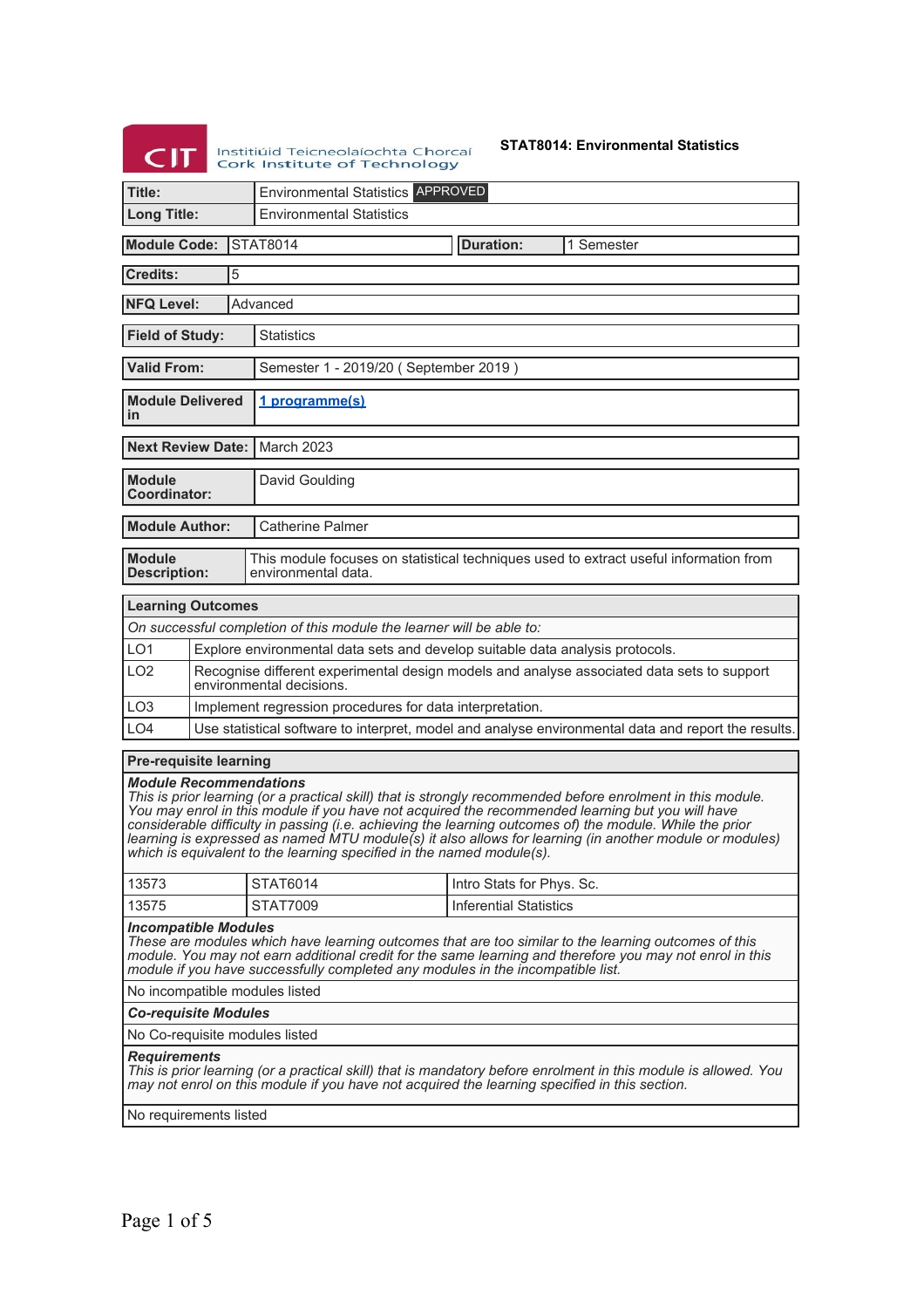

Institiúid Teicneolaíochta Chorcaí **Cork Institute of Technology** 

## **STAT8014: Environmental Statistics**

# **Module Content & Assessment**

# **Indicative Content**

# **Data Analysis Protocol**

Consolidate prior knowledge of graphical and numerical descriptive statistics to perform exploratory data analysis for both categorical and continuous data. Outlier detection, missing values, assumption testing and transformation of variables. Model fitting, interpretation and diagnostics.

#### **ANOVA**

Fundamentals of analysis of variance (ANOVA), partition of sum of squares, mean squares, F ratios and post-hoc testing.

## **Design of experiments**

Experimental (vs) Observational data. Fundamentals of experimental design. One-way and two-way ANOVA, randomised block design and full-factorial design.

### **Regression**

Simple linear regression and an introduction to multiple linear regression. Assumptions, collinearity, interpreting coefficients, model fitting, model diagnostics.

#### **Laboratory Programme**

Use of statistical software in examining environmental statistical data including time series data decomposition (trends, periodicity seasonality), time series smoothing techniques, forecasting and interpreting heat maps.

| <b>Assessment Breakdown</b>              | $\frac{9}{6}$ |
|------------------------------------------|---------------|
| Course Work                              | $140.00\%$    |
| <b>Lend of Module Formal Examination</b> | 60.00%        |

| <b>Course Work</b>        |                                                             |                      |                 |                           |  |
|---------------------------|-------------------------------------------------------------|----------------------|-----------------|---------------------------|--|
| <b>Assessment Type</b>    | <b>Assessment Description</b>                               | Outcome<br>addressed | $%$ of<br>total | <i>Assessment</i><br>Date |  |
| Short Answer<br>Questions | In-class test: experimental design                          | 1,2                  | 15.0            | Week 7                    |  |
| Project                   | Analyse an environmental data set and report<br>the results | 1,2,3,4              | 25.0            | Week 10                   |  |

| <b>End of Module Formal Examination</b> |                                   |                      |         |                                        |  |  |
|-----------------------------------------|-----------------------------------|----------------------|---------|----------------------------------------|--|--|
| Assessment Type                         | <b>Assessment Description</b>     | Outcome<br>addressed | i total | Ⅰ% of <i>Assessment</i><br><i>Date</i> |  |  |
| l Formal Exam                           | End of semester final examination | 1,2,3,4              | 60.0    | LEnd-of-Semester                       |  |  |

## **Reassessment Requirement**

### **Repeat examination**

*Reassessment of this module will consist of a repeat examination. It is possible that there will also be a requirement to be reassessed in a coursework element.*

## **The institute reserves the right to alter the nature and timings of assessment**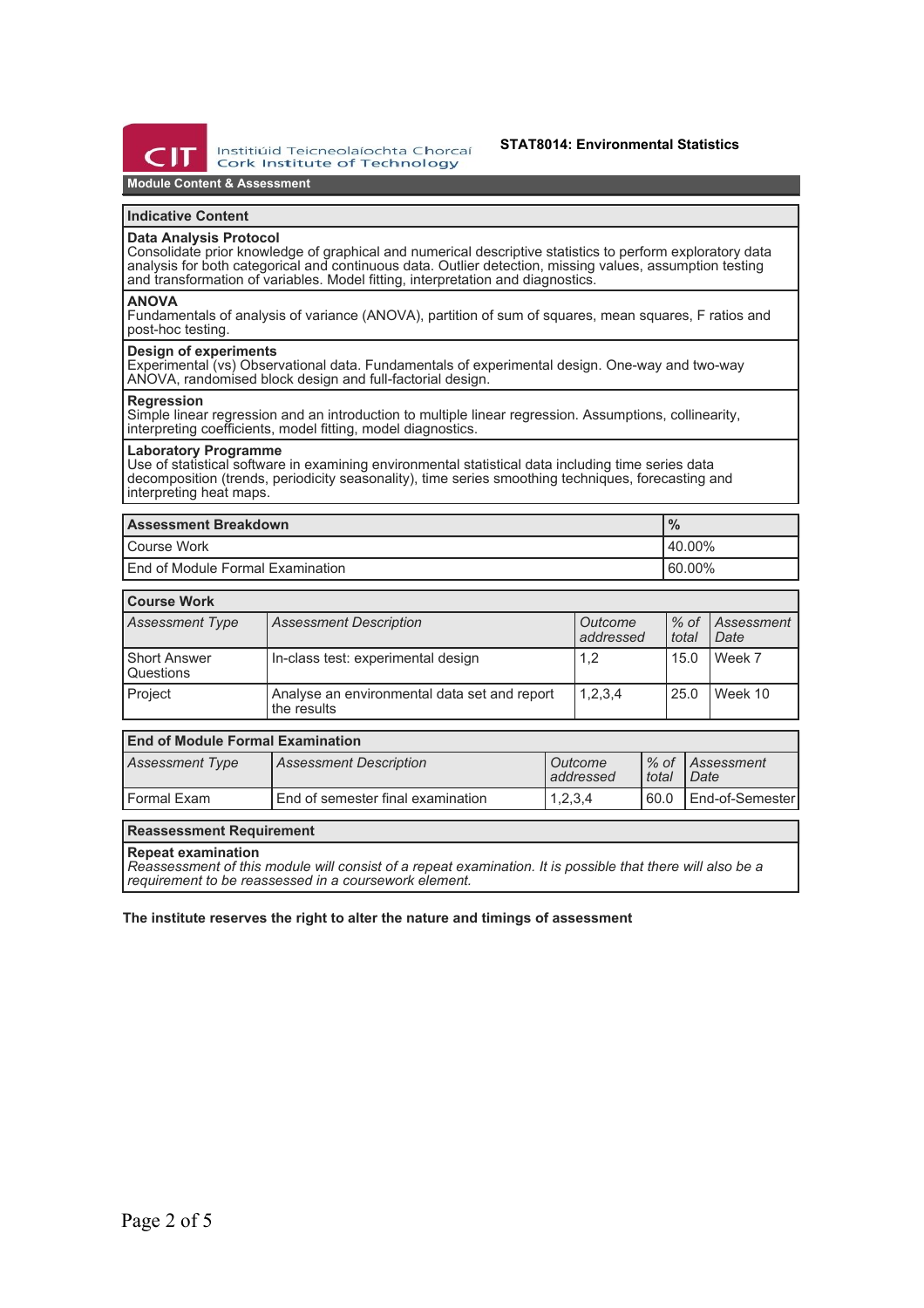

Institiúid Teicneolaíochta Chorcaí<br>Cork Institute of Technology

# **STAT8014: Environmental Statistics**

**Module Workload**

| <b>Workload: Full Time</b>                       |                                     |  |  |                    |                                          |
|--------------------------------------------------|-------------------------------------|--|--|--------------------|------------------------------------------|
| <b>Workload Type</b>                             | <b>Workload Description</b>         |  |  | Hours Frequency    | Average<br>Weekly<br>Learner<br>Workload |
| Lecture                                          | Module content delivery             |  |  | 2.0 Every<br>Week  | 2.00                                     |
| Lab                                              | Analysis using statistical software |  |  | 2.0 Every<br>Week  | 2.00                                     |
| Independent & Directed<br>Learning (Non-contact) | <b>Exercise Sheets</b>              |  |  | 3.0 Every<br>Week  | 3.00                                     |
|                                                  |                                     |  |  | <b>Total Hours</b> | 7.00                                     |
| Total Weekly Learner Workload                    |                                     |  |  |                    | 7.00                                     |
| Total Weekly Contact Hours                       |                                     |  |  | 4.00               |                                          |
| This module has no Part Time workload.           |                                     |  |  |                    |                                          |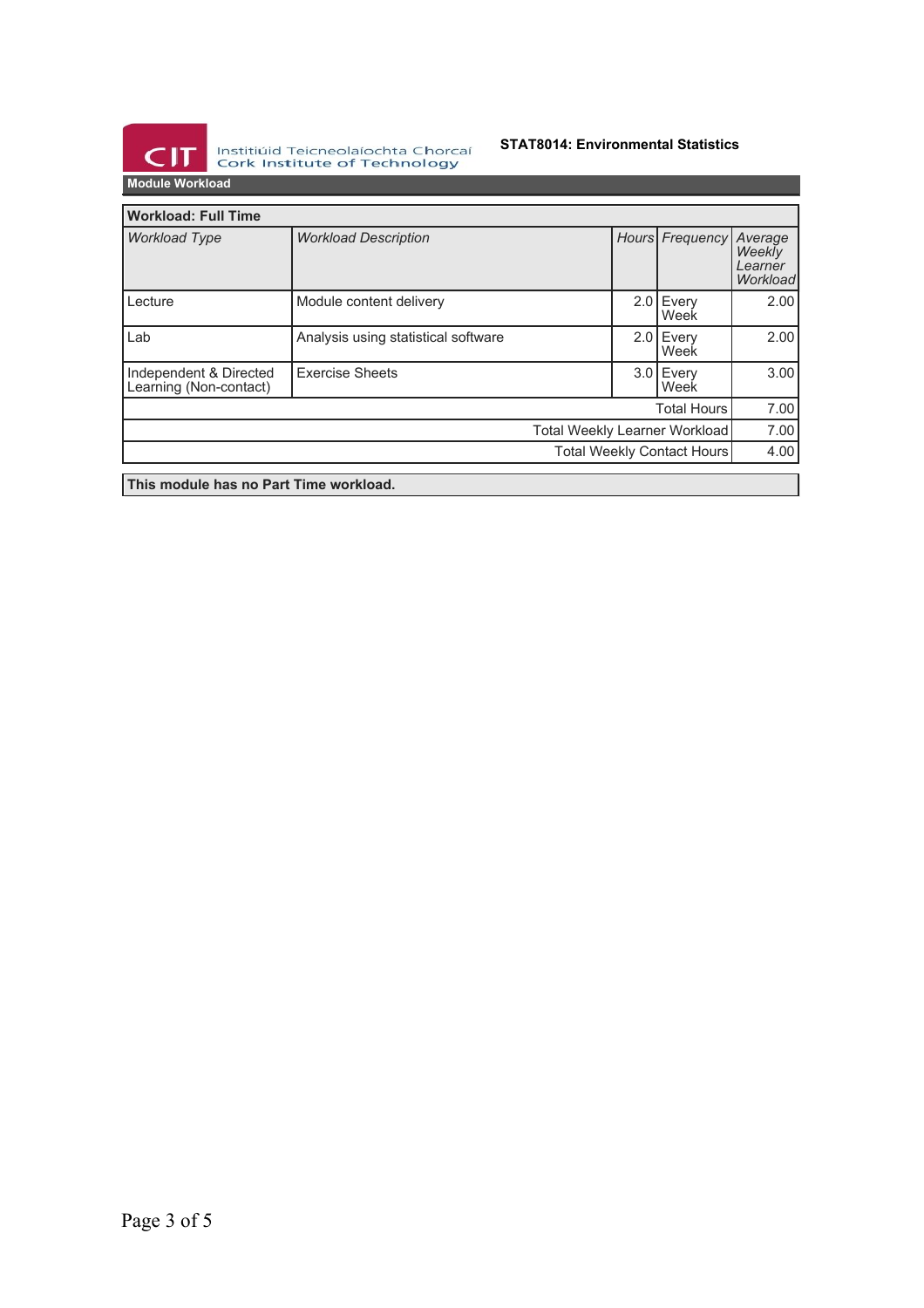**Module Resources**

*Recommended Book Resources*

**Montgomery, D.C. & Runger G.C 2014,** *Applied Statistics and Probability for Engineers***, Wiley [ISBN: 978-1-118-744]**

*Supplementary Book Resources*

- **Steven P. Millard 2013,** *EnvStats An R Package for Environmental Statistics***, Springer-Verlag New York [ISBN: 978-1-4614-84]**
- **Dennis Wackerly, William Mendenhall, Richard L. Scheaffer 2008,** *Mathematical Statistics with Applications* **[ISBN: 978-049511081]**
- **Matthias Otto 2016,** *Chemometrics: Statistics and Computer Application in Analytical Chemistry***, Chapters 2 and 3, Wiley [ISBN: 9783527340972]**
- **Murray R Spiegel and Larry J Stephens 2017,** *Schaum's Outline of Statistics***, McGraw-Hill [ISBN: 978-126001146]**

*Recommended Article/Paper Resources*

**Eurostat** *Statistics Explained* **<http://ec.europa.eu/eurostat/statistics-explained/index.php/Environment>**

*Other Resources*

- **Website:** *Package for Environmental Statistics, Including US EPA Guidance*  **[https://cran.r-project.org/web/packages/ EnvStats/index.html](https://cran.r-project.org/web/packages/EnvStats/index.html)**
- **Ebook: Eurostat 2010,** *Environmental statistics and accounts in Europe*  **[http://ec.europa.eu/eurostat/en/web/prod ucts-statistical-books/-/KS-32-10-283](http://ec.europa.eu/eurostat/en/web/products-statistical-books/-/KS-32-10-283)**
- **Website:** *EPA Air Quality Data* **<http://www.epa.ie/air/quality/data/>**
- **Website:** *US Air quality Data* **[https://www.epa.gov/outdoor-air-quality- data](https://www.epa.gov/outdoor-air-quality-data)**
- **Website:** *Fixed point Open Ocean Observatory network (FixO3) datasets*  **<http://earthvo.fixo3.eu/>**
- **Website:** *Minitab blog posts for learning statistics*

**[http://blog.minitab.com/blog/landing-pag es/minitab-blog-posts-for-learning-stati stics](http://blog.minitab.com/blog/landing-pages/minitab-blog-posts-for-learning-statistics)** 

**Website:** *Wolfram Alpha*

**[http://www.wolframalpha.com/examples/mat h/statistics/](http://www.wolframalpha.com/examples/math/statistics/)**